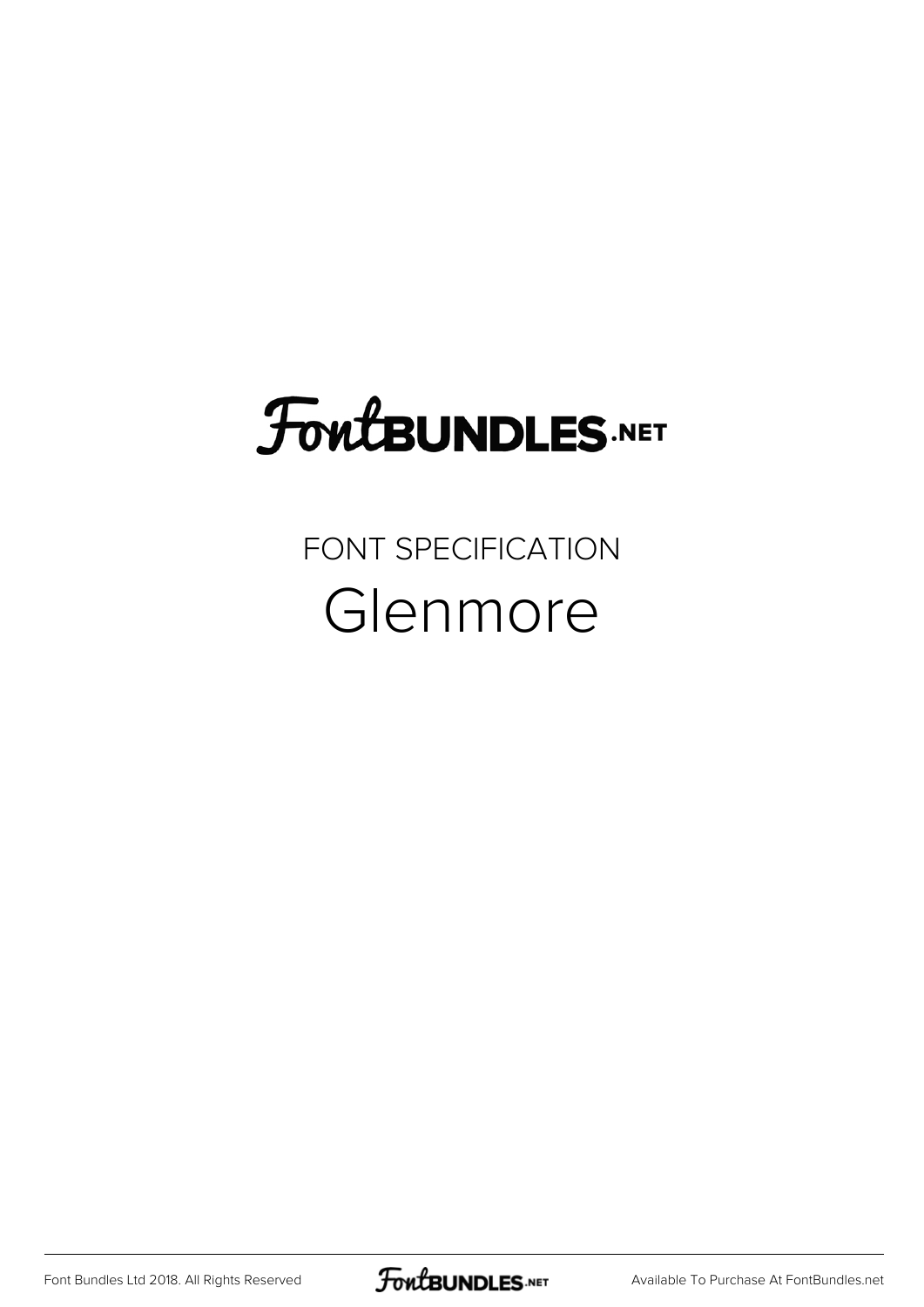#### Glenmore - Regular

**Uppercase Characters** 

# ABCDEFGHIJKLMNOPQRST UVWXYZ

Lowercase Characters

# abcdefahijklmnoparstuvw  $x y z$

**Numbers** 

## 0123456789

Punctuation and Symbols

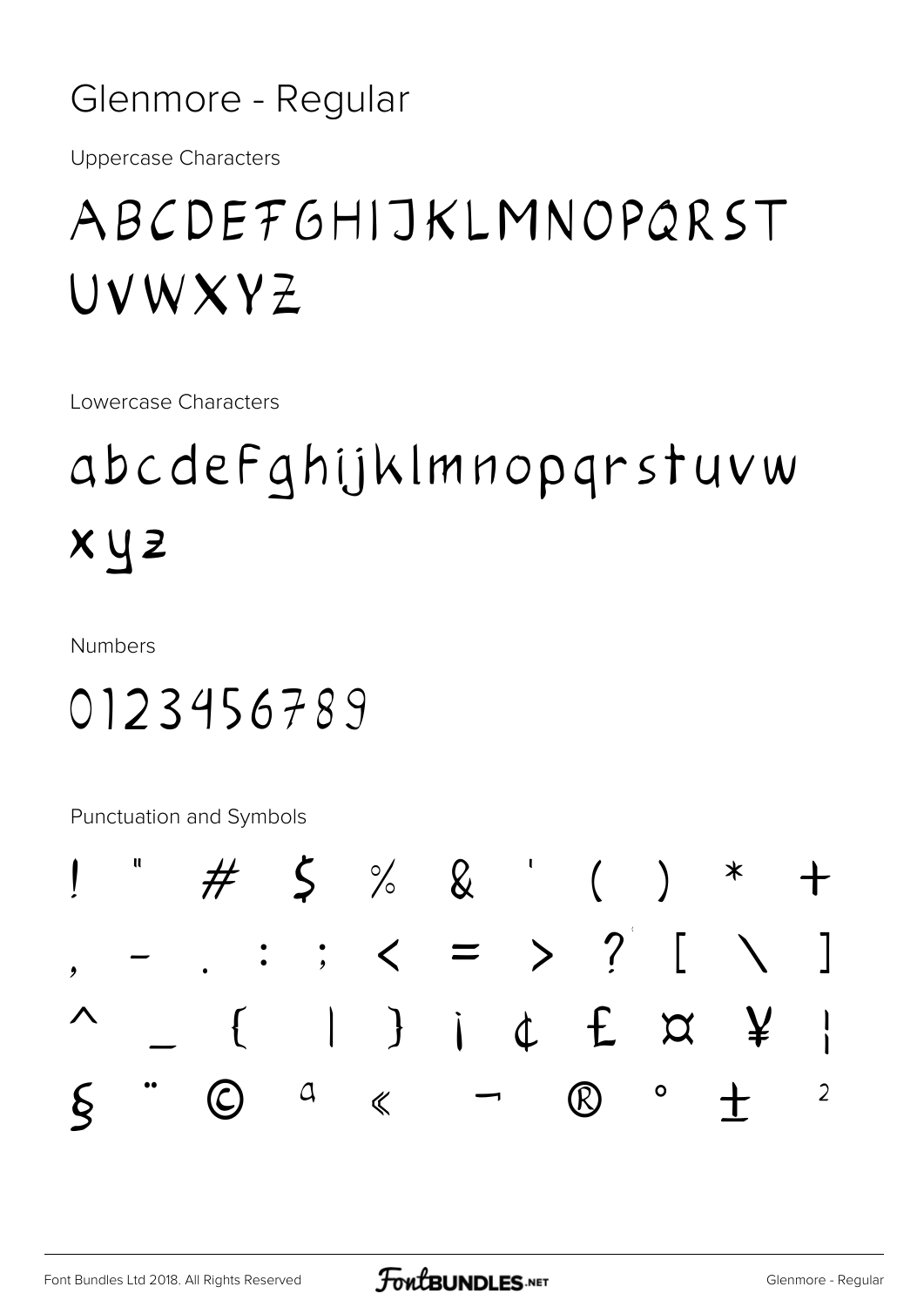$\begin{array}{ccccccc}\n3 & 1 & 0 & \rightarrow & \mathcal{V}_1 & \mathcal{V}_2 & & & & \n\end{array}$  $\frac{3}{4}$ 

All Other Glyphs

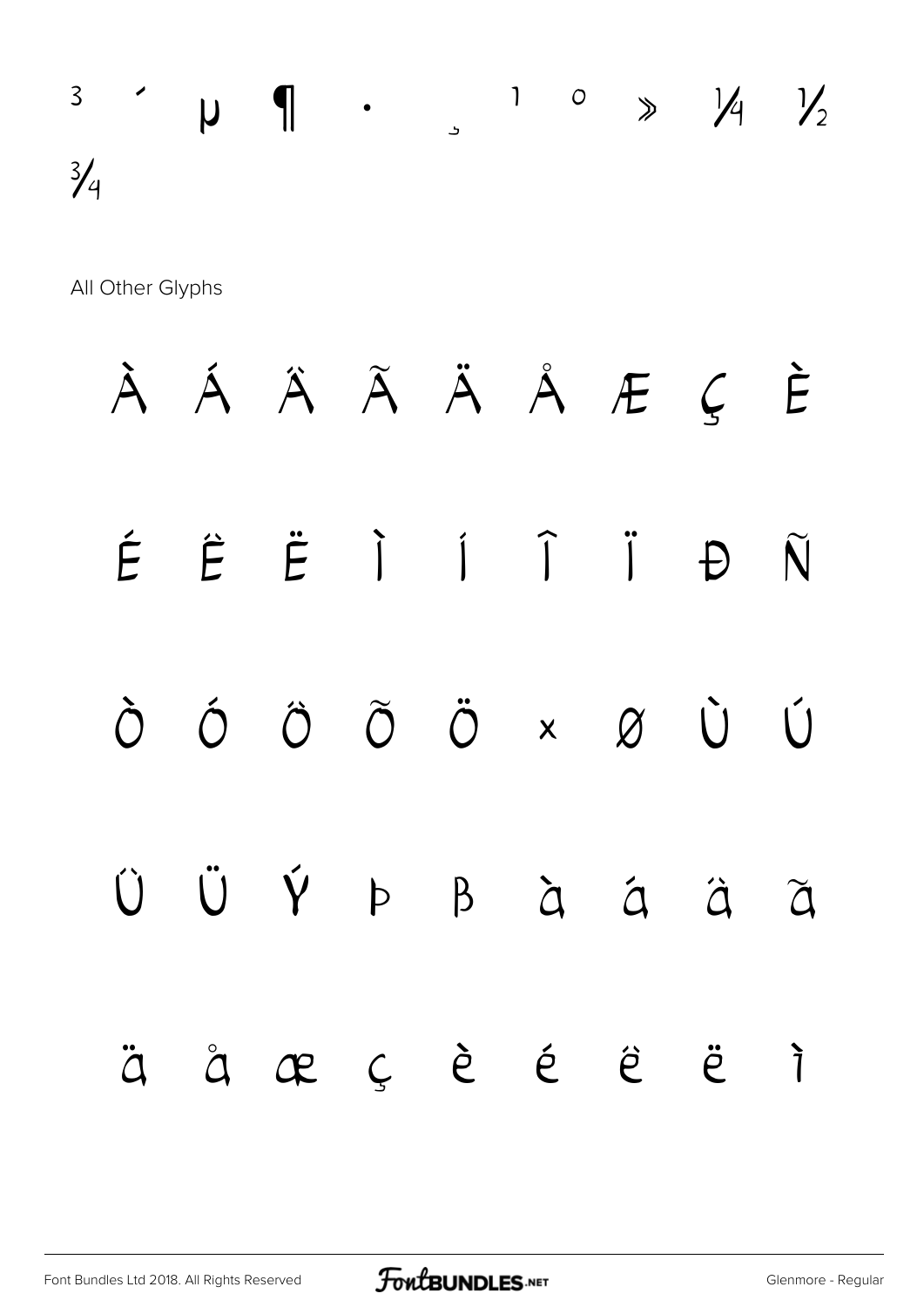